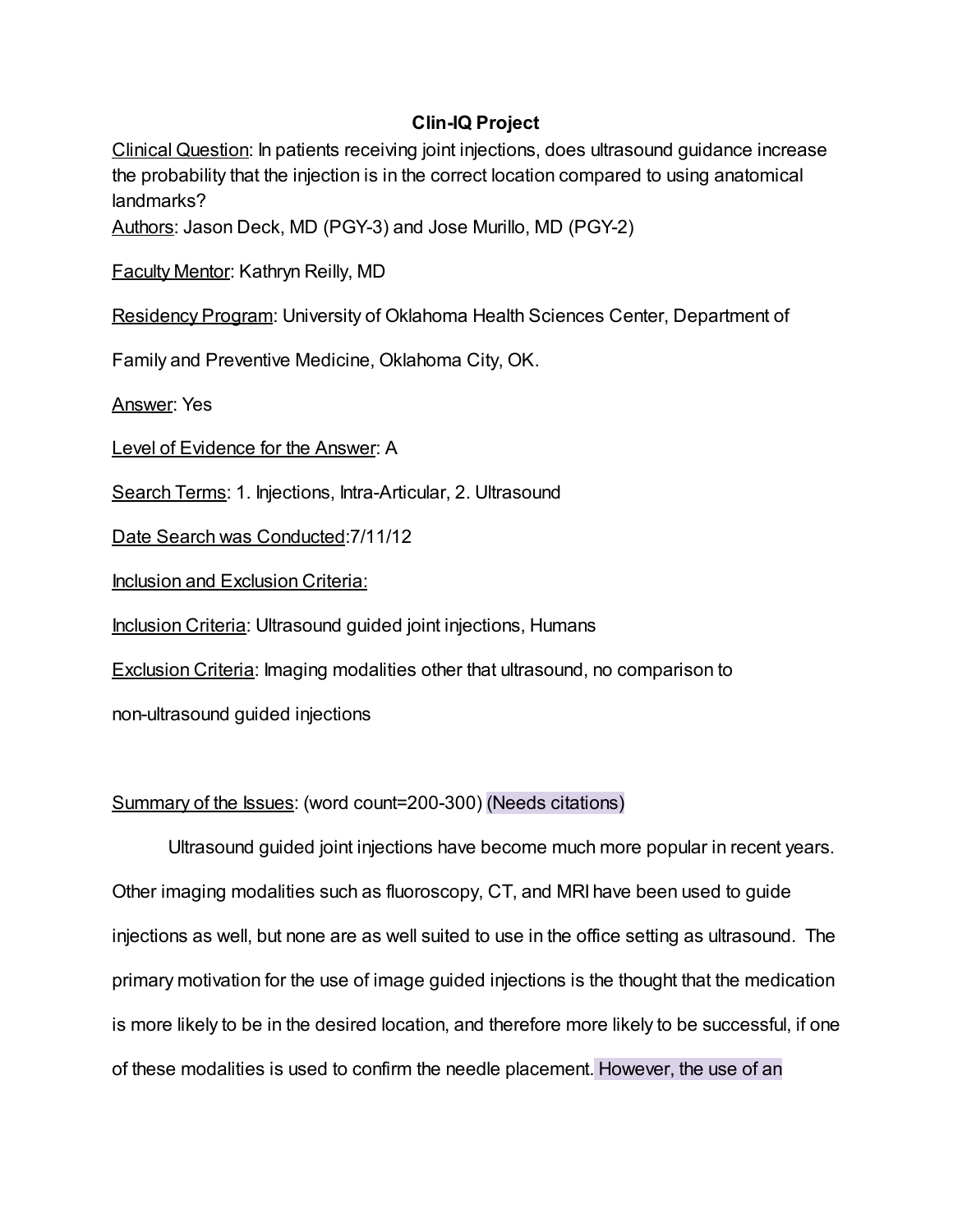ultrasound for office based injections is more time consuming and more costly to the patient, as an ultrasound guided injection is often reimbursed at a higher rate than an injection done with anatomic landmarks only. Some providers are hesitant to invest in the resources required to do these procedures in the office due to the aforementioned costs, as well as several lingering questions: In some cases the anatomic landmarks are difficult to locate, making ultrasound guidance more obviously beneficial, but even in a patient with good landmarks, does ultrasound guidance make the needle placement significantly more accurate? Does the amount of training and experience the provider has in ultrasonography make a difference? If an increase in accuracy can be demonstrated, then can this increase in accuracy be correlated with improved long term outcomes?

#### Summary of the Evidence: (word count=500-700)

A meta analysis in 2012 by Berkoff et al. looking at the clinical utility of ultrasound guided injections found 13 studies that met their inclusion criteria. Of these studies, five look at the knee, seven at the shoulder (either the acromioclavicular joint, the glenohumeral joint, or the subacromial bursa), and one looked at both. Seven of the studies utilized ultrasound, and the remainder used air arthrography, fluoroscopy, MRI, or MR arthrography. They found that any image guidance improved the accuracy of intra-articular knee injections over utilization of anatomic landmarks from 81.0% to 96.7% (p<0.001), and shoulder injections from 65.4% to 97.3% (p<0.001). When the analysis was focused solely on ultrasound versus anatomic landmarks, the accuracy of intra-articular knee injections increased from 77.8% to 95.8% (p<0.001), and shoulder injections increased from 61.1%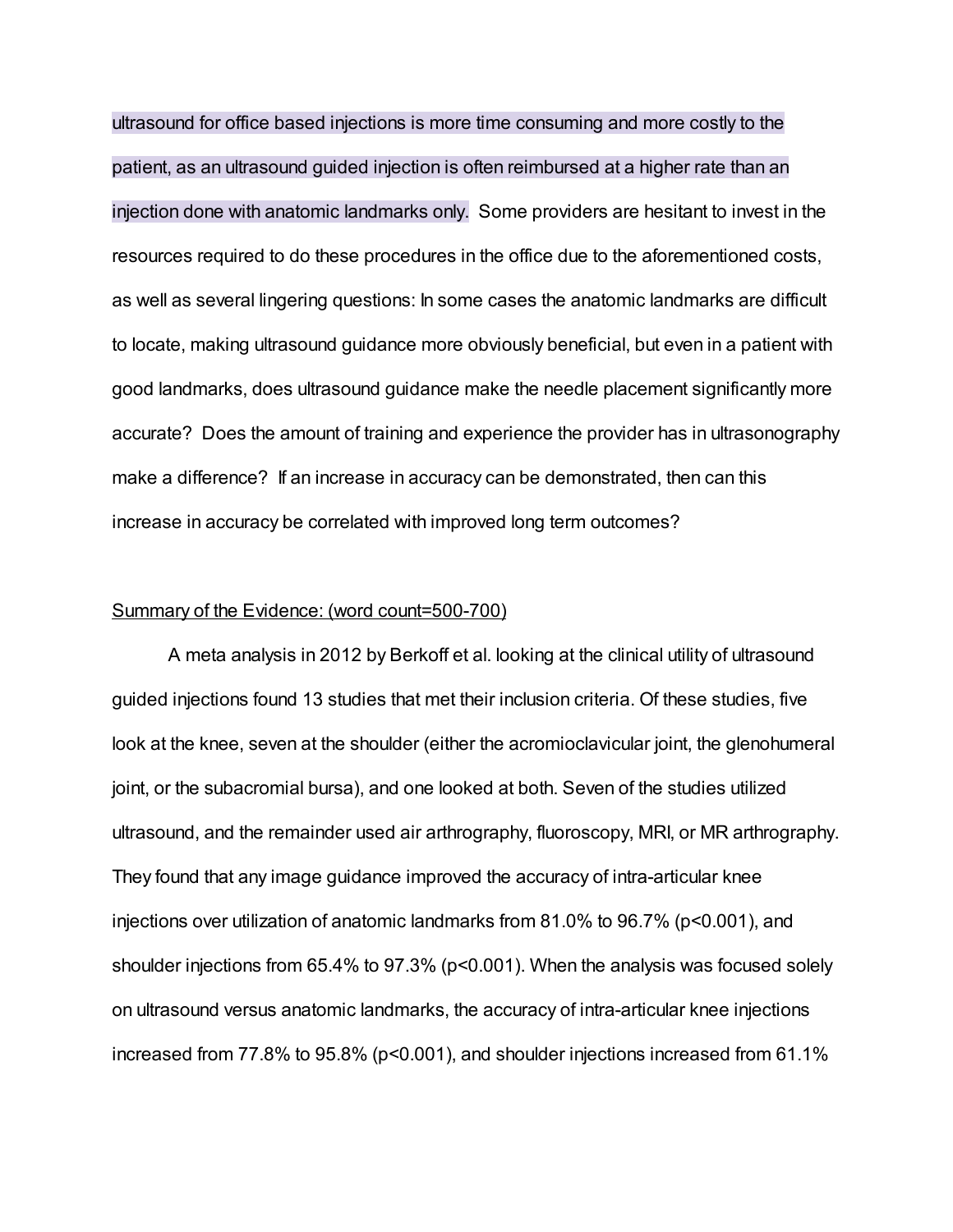to 88.8% (p<0.001). They further utilized the five studies that compared ultrasound guidance with anatomic guidance of knee injections to show that superior accuracy of ultrasound had an odds ratio of 6.4 (95% CI 2.9-14).<sup>1</sup>

In 2010 Muir, et al. did a small trial to assess the use of ultrasound for peroneal tendon sheath (PTS) injections. A single investigator injected 20 unembalmed adult cadaveric lower limbs using both ultrasound guidance, and palpation guidance. A different color of latex was injected for each modality. One week later the specimens were dissected and the accuracy of the injections were assessed by an investigator blinded to the injection technique. They found the ultrasound guided injections to be 100% accurate (95% CI 81-100) at placing all of the latex within the PTS, but the palpation guided injections to be only 60% accurate (95% CI 39-78). If the injection was partially accurate (meaning the latex was found in both the PTS and the adjacent structures), it was counted as accurate, then the palpation guided accuracy increased to 90% (95% CI68-98).<sup>2</sup>

In 2010 Sabeti-Aschraf et al. did a study (which was included in the meta analysis by Berkoff et. al.) to assess the importance of experience when doing ultrasound guided injections of the acromioclavicular joint. Two shoulder surgeons, two orthopedic surgeons without special training in the shoulder, and two medical students each injected the AC joints of 10 cadavers using ultrasound guidance on one side and palpation guidance on the other. Overall the ultrasound guidance was 95% accurate, whereas the palpation guidance was 72% accurate. The shoulder surgeons were 90% accurate with ultrasound and 80% accurate with palpation, the non-specialists were 100% accurate with ultrasound and 75% accurate with palpation, and the students were 95% accurate with ultrasound and 60%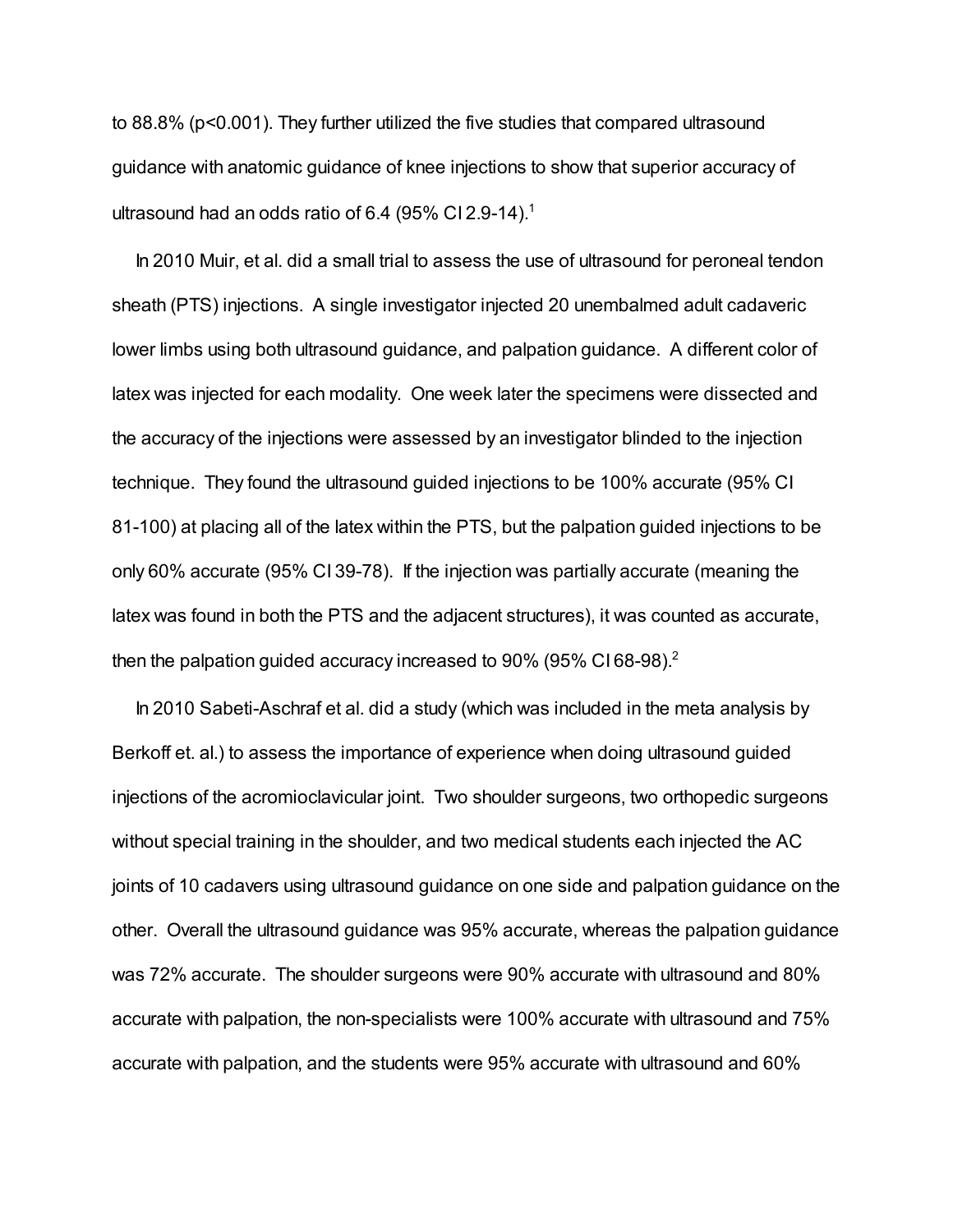accurate with palpation, but they found no statistically significant difference between the three levels of experience. $3$ 

A Cochrane review from 2012 synthesized five studies with a total of 290 participants to compare outcomes of ultrasound guided shoulder injections to landmark guided injections or systemic intramuscular steroids. In two trials with 146 participants, there was no significant difference in pain at one to two weeks, showing a standard mean difference (SMD) of -1.44 with a 95% CI of -4.14 - 1.26. Those 2 trials also showed no significant difference in function at one to two weeks with a SMD of 0.95 and a 95% CI of -1.29 - 3.20. Three trials with a total 207 participants showed no significant difference in function at six weeks with a SMD of 0.63 and a 95% CI of 0.06 - 1.33. Over all of the studies they found no significant difference in adverse events with a risk ratio of 0.55 (95% CI 0.17-1.85). The one significant difference they did find was in pain at 6 weeks (3 trials, 207 participants) with a SMD of -0.80 and a 95% CI of -1.44 - 0.24, but after removing studies they deemed to have inadequate methods, the one remaining trial with 106 participant did not show a difference with a mean difference on a 9-point scale of -0.60 and a 95% CI of -1.44 - 0.24. 4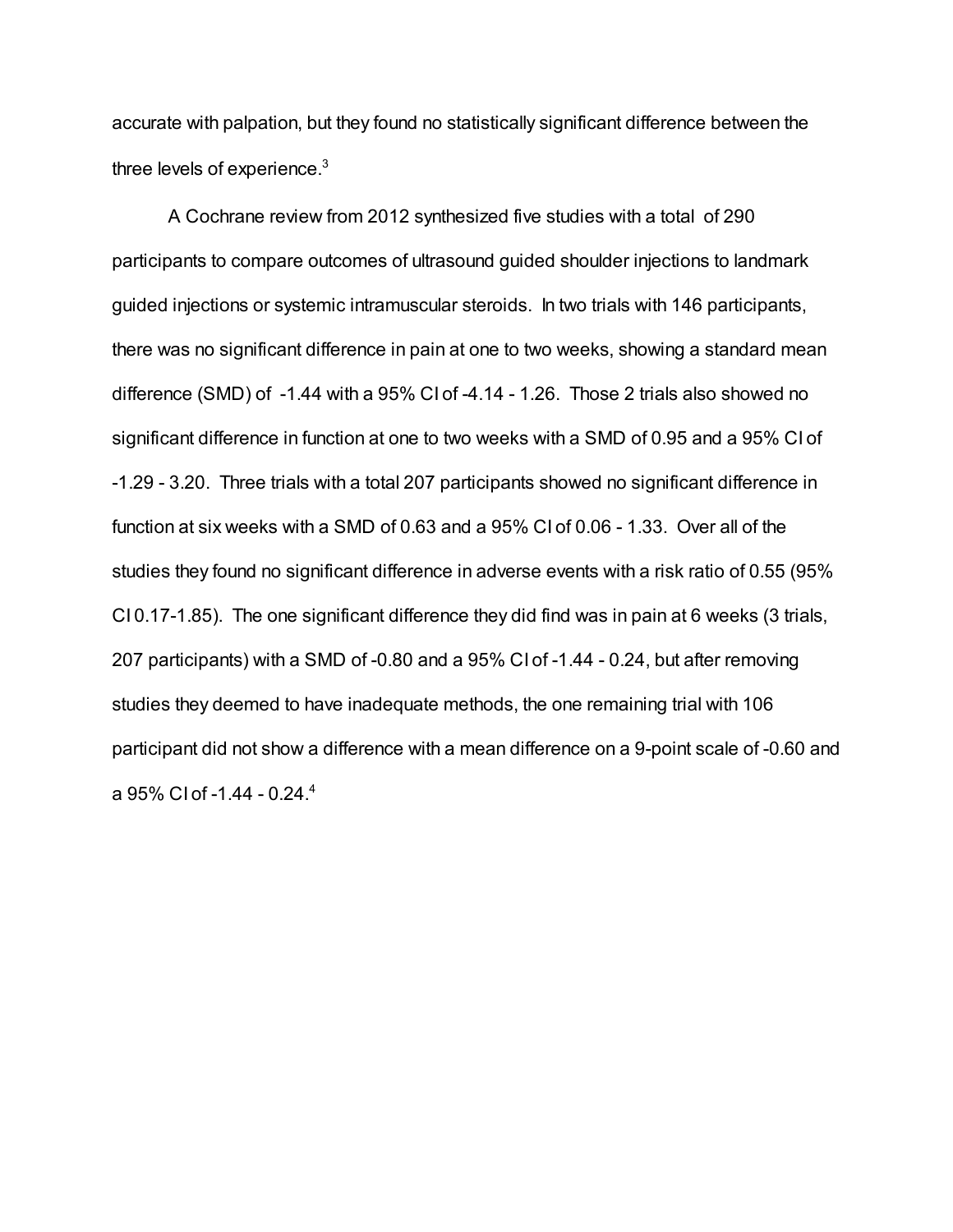

### Conclusion: (word count=50-100)

There is significant evidence that ultrasound guidance does increase the accuracy of joint injections over anatomically guided techniques. Furthermore, there is evidence that shows even physicians untrained in the use of ultrasound can successfully utilize this modality. There are very few outcome directed studies in the literature, but currently they do not appear to demonstrate that improved accuracy leads to superior outcomes, however more studies will be needed before a conclusion can be certain. This will change the way we practice because it shows that even injections that may be considered highly accurate with palpation can be improved upon with ultrasound guidance.

### Reference List (1-2 review articles, 2 evidence articles):

1. Berkoff DJ, Miller LE, Block JE. Clinical utility of ultrasound guidance for intra-articular knee injections: a review. Clinical Interventions in Aging. 2012;7: 89-95.